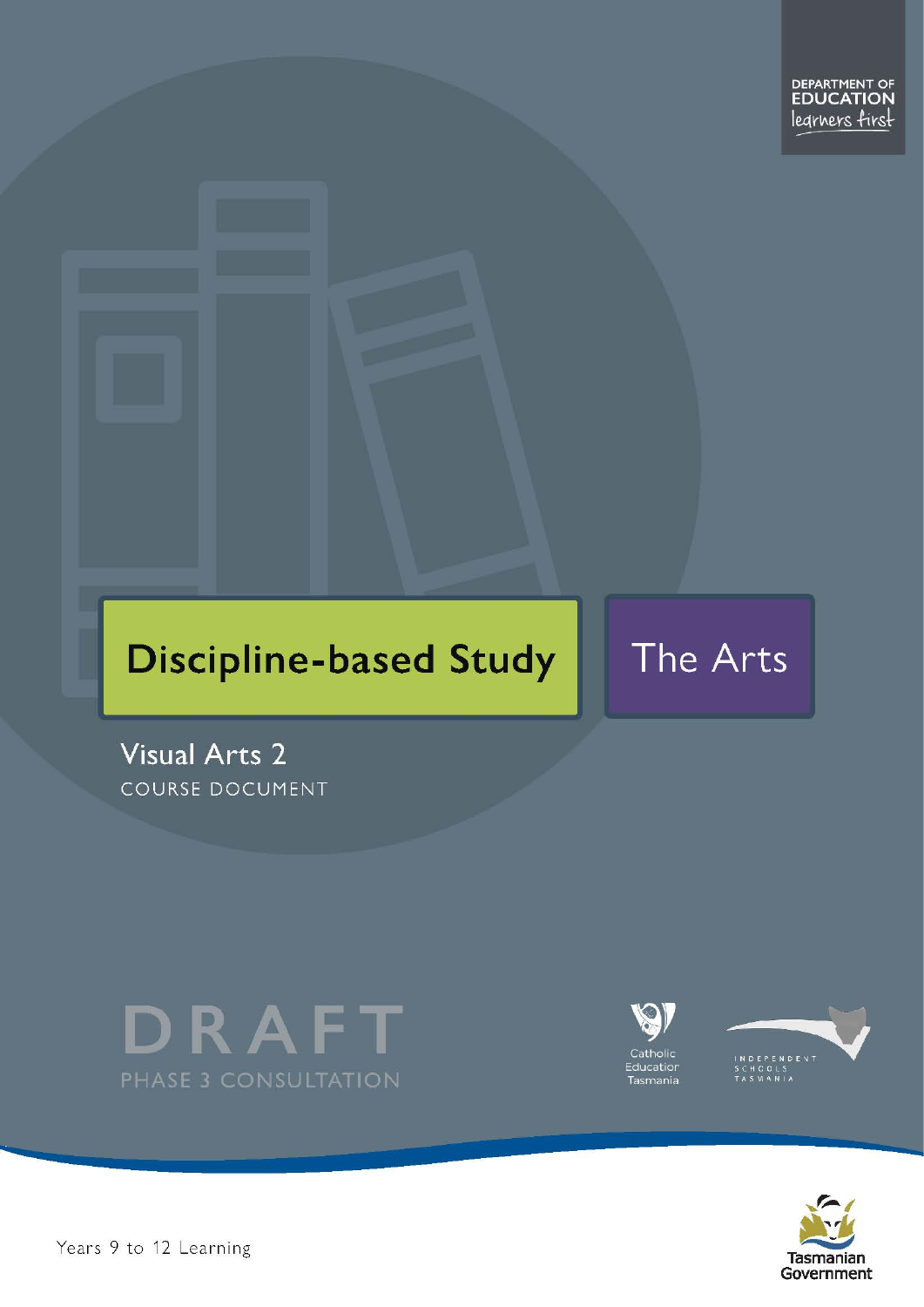# Table of Contents

Phase 3 Consultation Draft Published: March 2021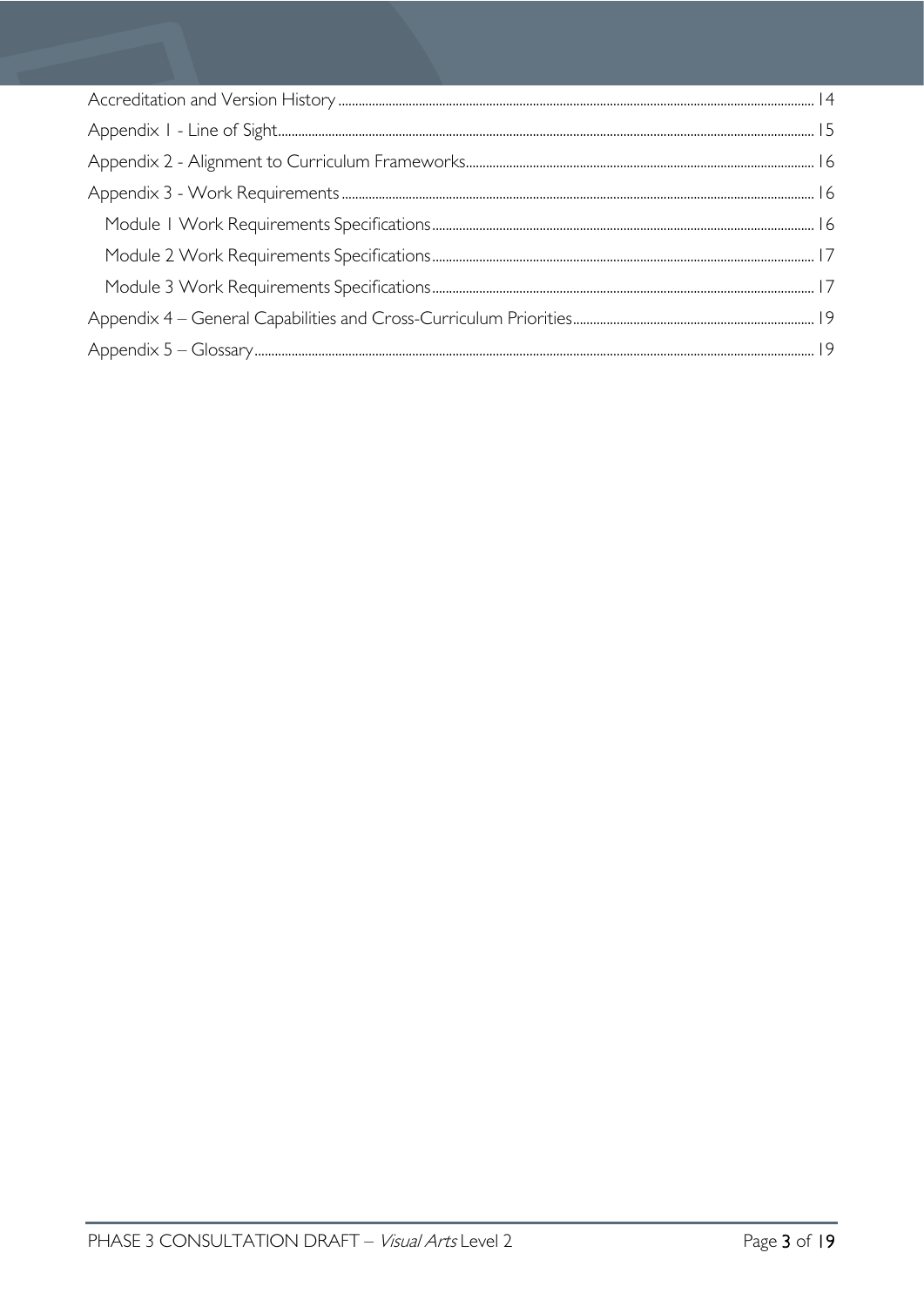# <span id="page-3-0"></span>Visual Arts, 150 hours – Level 2

This course is the Level 2 component of the Visual Arts program.

# <span id="page-3-1"></span>Aims

The purpose of Years 9 to 12 [Education](https://publicdocumentcentre.education.tas.gov.au/library/Shared%20Documents/Years-9-to-12-Education-Framework.pdf) is to enable all students to achieve their potential through Years 9 to 12 and beyond in further study, training or employment.

Years 9 to 12 Education enables: Personal Empowerment, Cultural Transmission, Preparation for Citizenship and Preparation for Work.

This course supports the principles of Access, Agency, Excellence, Balance, Support and Achievement as part of a range of programs that enables students to access a diverse and highly flexible range of learning opportunities suited to their level of readiness, interests and aspirations.

Courses aligned to the Years 9 to 12 Curriculum [Framework](https://publicdocumentcentre.education.tas.gov.au/library/Shared%20Documents/Education%209-12%20Frameworks%20A3%20WEB%20POSTER.pdf) belong to one of the five focus areas of Discipline-based Study, Transdisciplinary Projects, Professional Studies, Work-based Learning and Personal Futures.

Visual Arts Level 2 is a Discipline-based Study course.

# <span id="page-3-2"></span>Focus Area – Discipline-based Study

Discipline-based Study includes content, core concepts and big ideas; enabling deep knowledge and understanding of the content and the application of what is learned. Students consider accepted key disciplinary knowledge, apply distinctive ways of thinking and become increasingly independent learners. They use methodologies specific to the discipline to explore and strengthen their understanding of key concepts and develop deep knowledge, skills and understanding.

Discipline-based Study courses have three key features that guide teaching and learning:

- specialist knowledge
- theories and concepts and
- methodology and terminology.

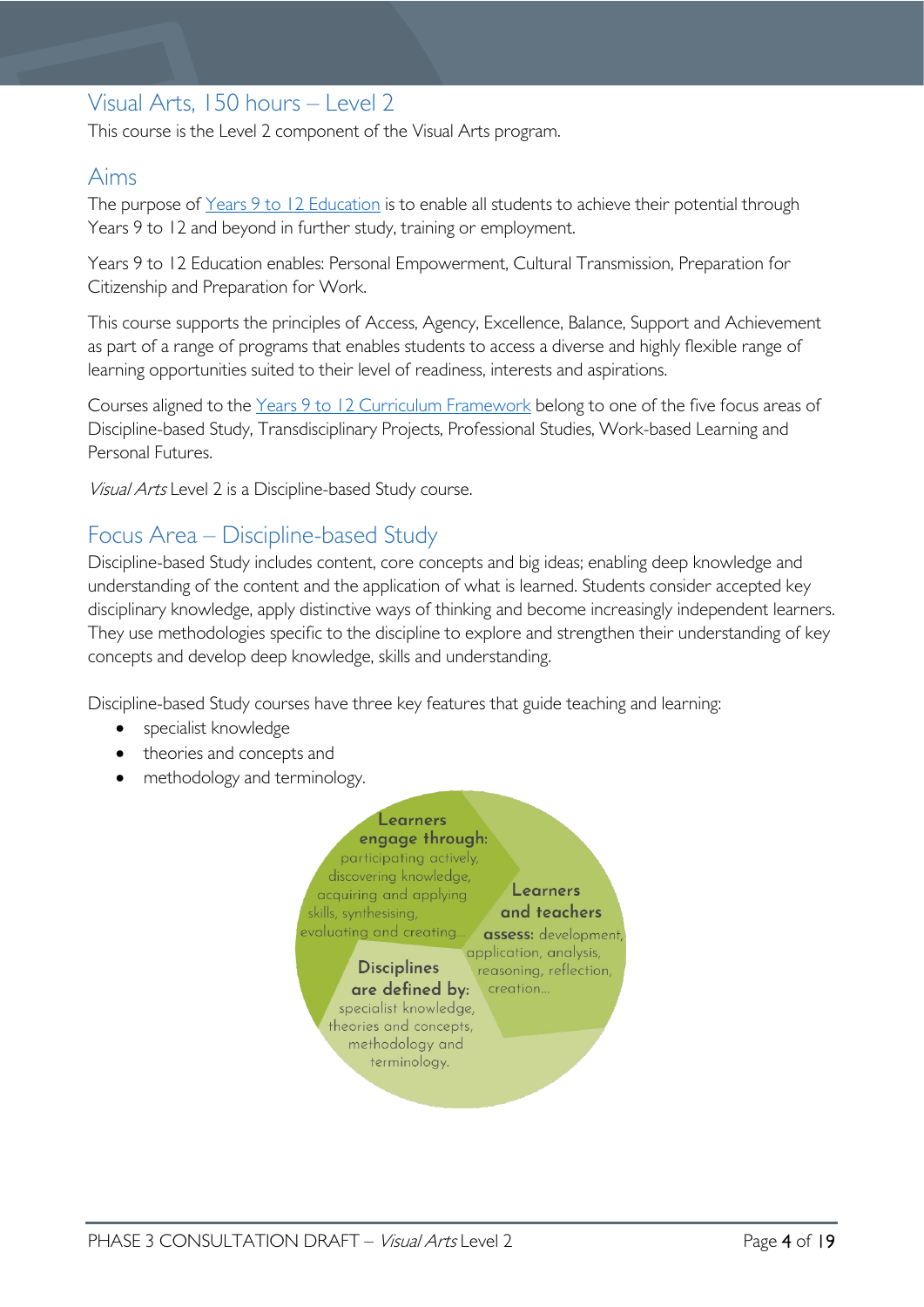In this course learners will do this by:

- focusing on a studio area with specialised skills, techniques, knowledge and history
- learning the concepts and theories that underpin their chosen studio area and the arts more generally including the concept that visual arts can express both personal and cultural ideas
- using and applying the appropriate methodologies and terminology in their art making and art responding including methodologies such as experimenting and refining and terms such as aesthetic knowledge and artistic conventions

## <span id="page-4-0"></span>Rationale

Art is an intrinsic human activity and people have made and responded to the visual arts since the beginning of civilisation. Art is created to understand or reflect upon the world, to communicate meaning, and express how it feels to be human. The visual arts play a significant role in recording, shaping and reflecting the culture and context of society.

Study of the visual arts promotes innovation and creative and critical thinking skills, emotional resilience, empathy and self-efficacy, all of which are vital for a rapidly changing world. These transformative skills have been identified by the global Organisation for Economic Co-operation and Development (OECD) as helping students to thrive and shape a better future. Creating art can be a powerful motivator for personal and social change and research has shown overall better academic outcomes for arts learners.

Tasmanian's value and support creative and cultural industries which significantly contribute to the economy and Tasmanian cultural identity. Visual Art Level 2 has been developed for learners seeking to engage with art practice in a particular studio area and may prepare learners for Visual Art Level 3. Methods and processes specific to the studio of choice are explored so that students develop visual literacy skills, technical skills and aesthetic understanding in traditional, modern and contemporary art forms. Learners develop initial skills in the research, analysis and criticism of art forms from different social, historical and cultural contexts and express and identify meaning in artworks.

# <span id="page-4-1"></span>Integration of General Capabilities and Cross-Curriculum Priorities

The general capabilities addressed specifically in this course are:

- Critical and creative thinking  $\mathbb{C}$
- Ethical understanding  $\div$
- Intercultural understanding •
- Personal and social capability

The cross-curriculum priorities are enabled through this course are:

- Aboriginal and Torres Strait Islander Histories and Cultures
- Asia and Australia's Engagement with Asia **MA**
- Sustainability  $\triangleleft$

# <span id="page-4-2"></span>Course Description

Visual Art Level 2 is a course for learners who would like to engage with a specific visual art discipline of their choice, and it may also prepare them for *Visual Art* Level 3. Learners undertake arts practice in a studio area and learn specialised skills, techniques and knowledge. Methods and processes specific to the studio of choice are explored so that students develop visual literacy skills, technical skills and aesthetic understanding in traditional, modern and contemporary art forms. Learners develop initial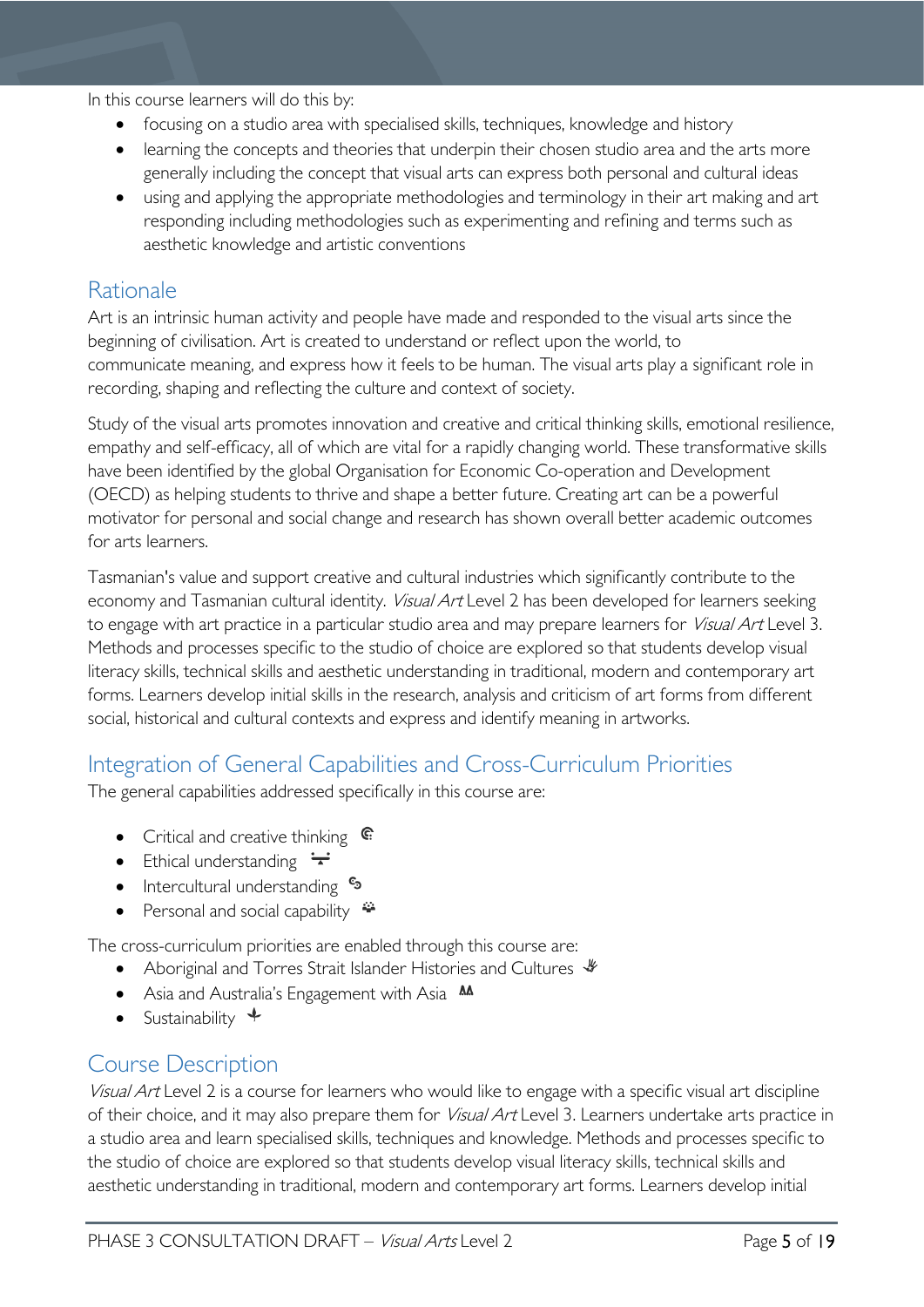skills in the research, analysis and criticism of art from different social, historical and cultural contexts and express and identify meaning in artworks. Study of *Visual Art* Level 2 promotes innovation and creative and critical thinking skills, emotional resilience, empathy and self-efficacy, all of which help prepare learners for their future.

# <span id="page-5-0"></span>Pathways

Pathways into the *Visual Art* Level 2 course enables learning continuity from Art Level 1, or for students who may have completed the Years 9-10 band of the Australian Curriculum - The Arts or for students who have some prior visual arts experience.

Pathways out of Visual Art Level 2 include opportunities for learners to undertake courses in Visual Art at Level 3.

# <span id="page-5-1"></span>Course Requirements

### **Access**

Prior Visual Arts experience is recommended but not mandatory.

### **Resources**

In certain studio areas such as printmaking, photography and ceramics, specific resources such as printing presses, photo editing software (e.g. Photoshop), potters' wheels and kilns may be required. Providers are advised to research the technical requirements for individual studios.

# <span id="page-5-2"></span>Course Structure, Delivery and Progression

### <span id="page-5-3"></span>**Structure**

This course consists of three 50-hour modules.

### Modules Available:

Core Module 1: Artwork and meaning Core Module 2: Approaches to art making Core Module 3: Concepts and consolidation



### <span id="page-5-4"></span>**Delivery**

The three modules should be delivered in order 1, 2, 3.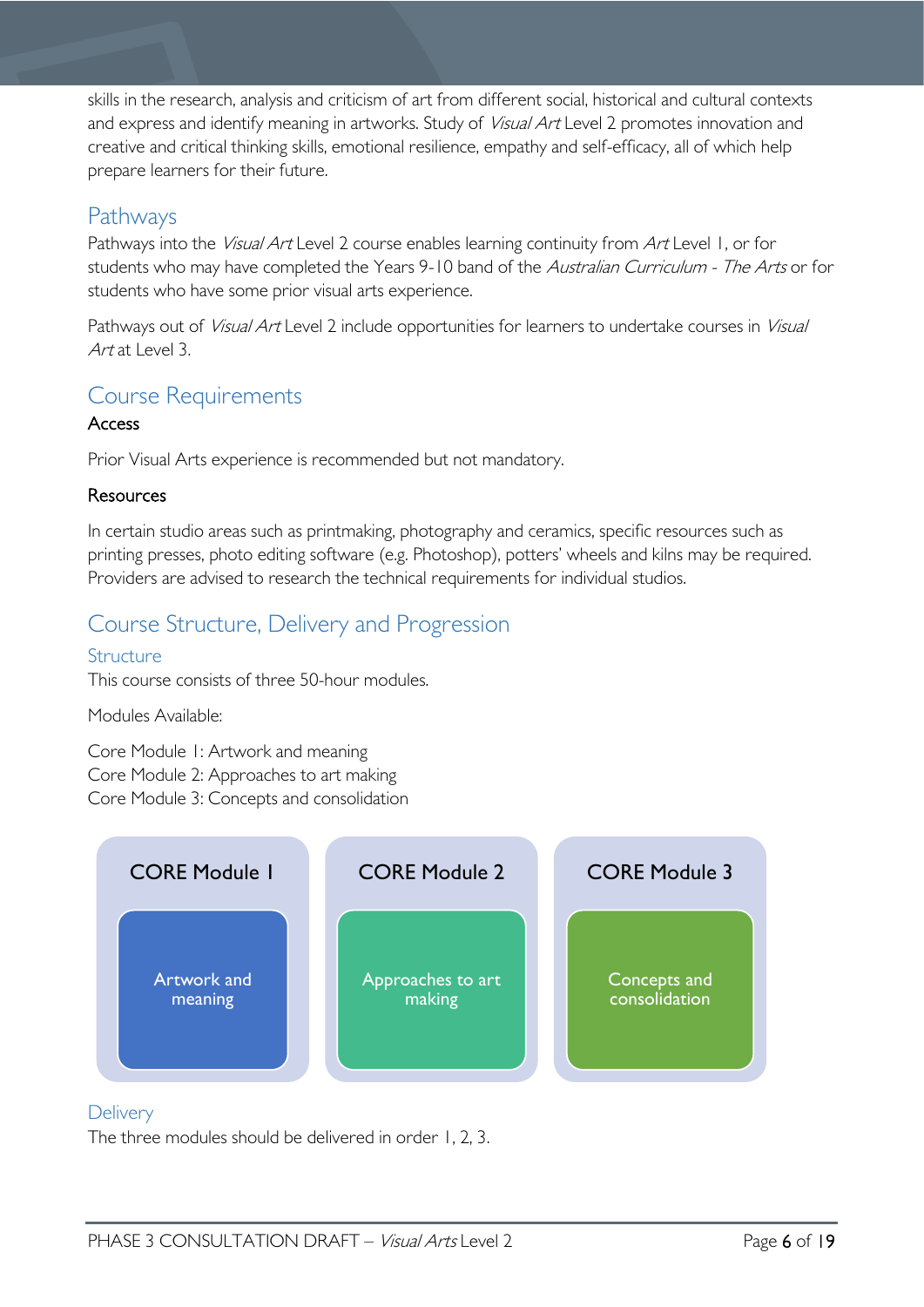#### <span id="page-6-0"></span>Developmental Progression

Module 1 introduces the learner to key ideas, concepts, skills, knowledge and understanding. Module 2 enables the learner to build upon these key ideas, concepts, skills, knowledge and understanding. Module 3 enables the learner to further build on these key ideas, concepts, skills, knowledge and understanding.

The progression of learning is evidenced through assessment opportunities which provide feedback to promote further learning. A culminating performance of understanding is reflected in the final work requirements.

# <span id="page-6-1"></span>Module 1 - Artwork and meaning

Learners focus on artworks as objects and examine how art and design principles, materials, techniques, processes and approaches are employed to give and shape meaning. They are encouraged to undertake a range of experiences that offer different processes and techniques to make meaning through art practice.

#### <span id="page-6-2"></span>Module 1 Learning Outcomes

On successful completion of this module, learners will be able to:

- 1. identify and appropriately select and use elements and principles of design to solve problems
- 2. use appropriate technologies, techniques and conventions
- 3. communicate ideas, emotions and information successfully to others when creating personal and unique artworks
- 4. respond reflectively on traditional, modern and contemporary art forms and assess art ideas and information.

#### <span id="page-6-3"></span>Module 1 Content

Learners are introduced to artists and artworks that convey meaning in a variety of ways. They consider their role as both art maker and viewer of art. Learners focus on how their own views and understandings shape meaning as a practitioner and viewer. Through research and experimentation, learners recognise that visual artwork is subject to different interpretations and learn to appreciate that response to artwork takes into account a variety of contexts.

Learners explore a variety of ways of collecting, compiling and recording information. They use a variety of stimuli and source material to explore what 'meaning' (ideas, issues or concepts) are important to them. Learners document their reflections in a journal/visual diary.

#### Key Knowledge

- the principles of art and design
- factors that influence personal response to artworks
- qualities and characteristics of materials and art forms and how they may be used to present concepts and images
- methods for experimenting and exploring materials
- presenting visual responses to personal interests and ideas.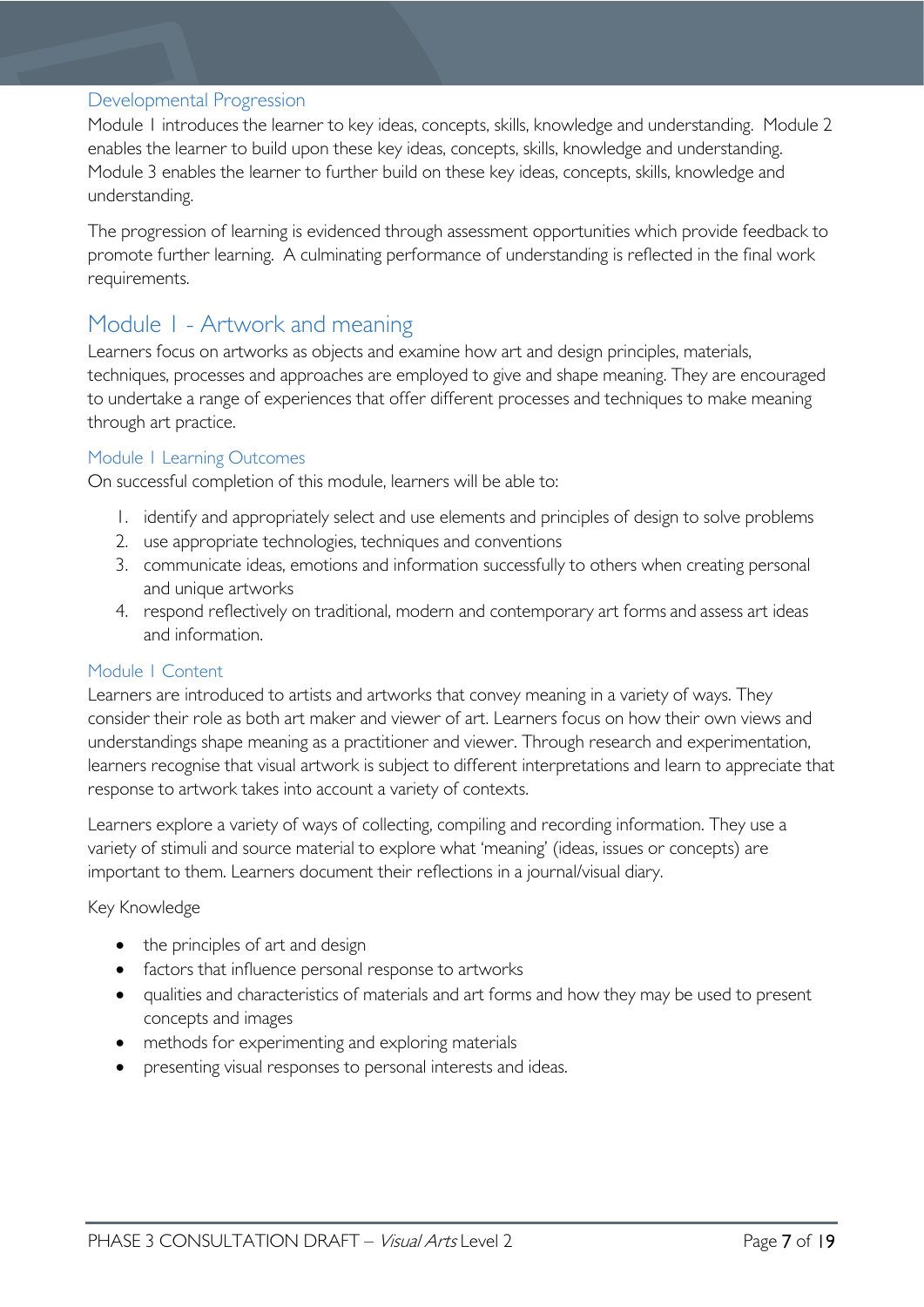#### Key Skills

- acquire and use appropriate terminology to discuss artwork
- formulate and substantiate personal opinion
- use a range of styles and symbols to produce responses that realise personal interest
- investigate the practices of artists and apply these practices in their own work.

#### <span id="page-7-0"></span>Module 1 Work Requirements

The work requirements of a course are processes, products or performances that provide a significant demonstration of achievement that is measurable against the course's standards. Work requirements need not be the sole form of assessment for a module.

The work requirements for this module include:

- One (1) extended response (use of visual diary/Journal)
- One (1) short response (selected artist response)
- One (1) extended response (completed artwork)

See Appendix 3 for summary of Work Requirement specifications for this course.

#### <span id="page-7-1"></span>Module 1 Assessment

This module will assess criteria 1, 2, 3, 4.

## <span id="page-7-2"></span>Module 2 - Approaches to art making

Learners are exposed to artworks from a variety of historical and cultural contexts to inform and develop their understanding of artistic practice. The artists may be selected from a range of societies including artworks by Aboriginal and Torres Strait Islander Artists and those of Asian cultures.

#### <span id="page-7-3"></span>Module 2 Learning Outcomes

On successful completion of this module, learners will be able to:

- 1. identify and appropriately select and use elements and principles of design to solve problems
- 2. use appropriate technologies, techniques and conventions
- 3. communicate ideas, emotions and information successfully to others when creating personal and unique artworks
- 5. observe, reflect on and respond to a range of cultural influences and art works.

#### <span id="page-7-4"></span>Module 2 Content

Learners are introduced to authorship in art and explore practices of appropriation, collaboration and participation in artmaking.

In the learner's own artistic practice, they continue to use art processes and principles to develop personal and creative responses. They explore techniques and processes specific to their chosen studio and make connections between their own artmaking and the work of others.

#### Key Knowledge

- role and purpose of art in different times and places
- diverse and alternative approaches to making art
- qualities and characteristics of selected forms.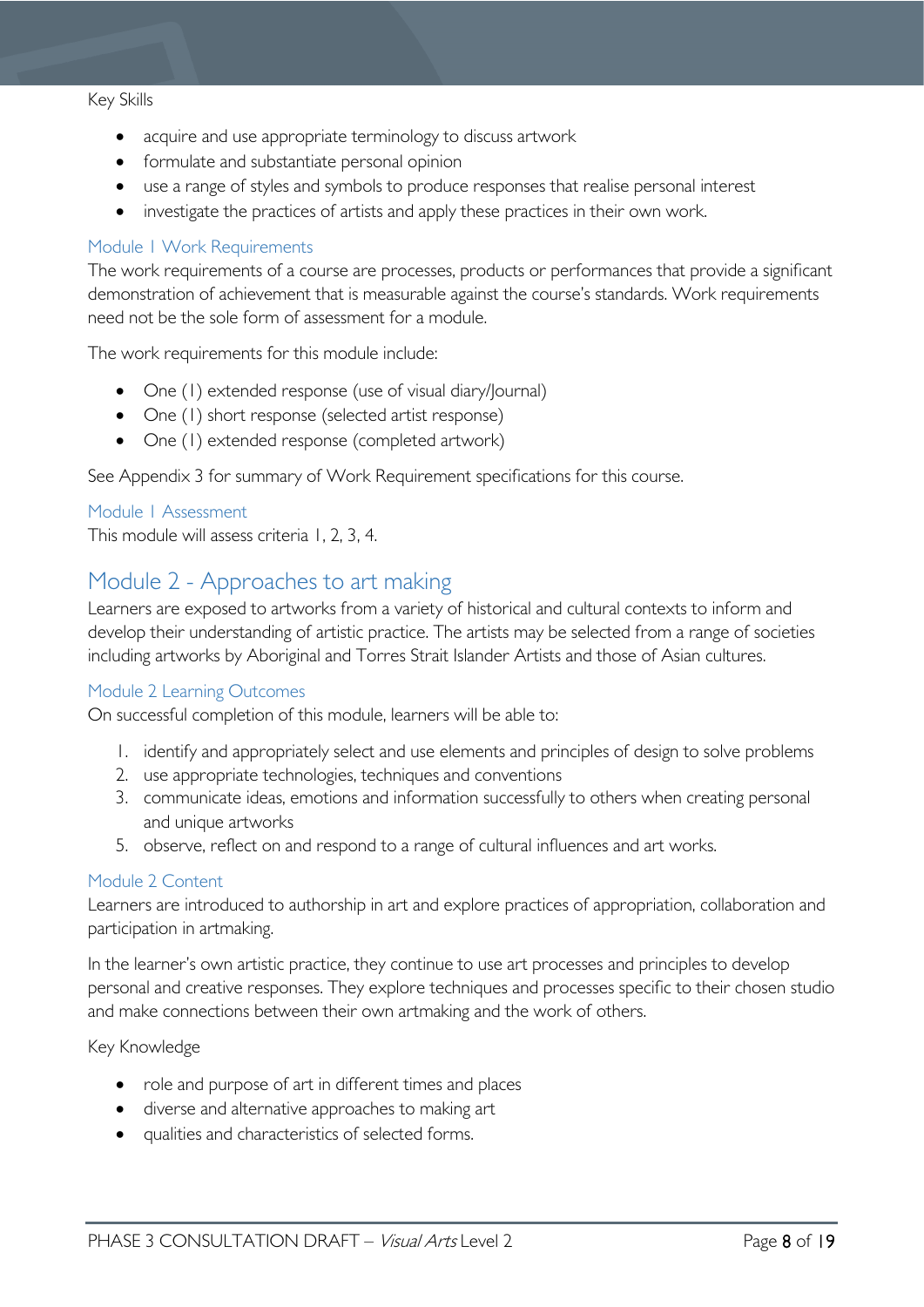#### Key Skills

- produce visual responses to cultural and contemporary ideas and issues through exploration and experimentation
- explore and document techniques and processes
- use appropriate terminology to discuss own artmaking and that of others
- develop skills in artistic practice using art processes.

#### <span id="page-8-0"></span>Module 2 Work Requirements

The work requirements of a course are processes, products or performances that provide a significant demonstration of achievement that is measurable against the course's standards. Work requirements need not be the sole form of assessment for a module.

The work requirements for this module include:

- One (1) extended response (use of visual diary/Journal)
- One (1) short response (selected time/place/culture)
- Two (2) extended responses (completed artwork)

See Appendix 3 for summary of Work Requirement specifications for this course.

#### <span id="page-8-1"></span>Module 2 Assessment

This module will assess criteria 1, 2, 3, 5.

## <span id="page-8-2"></span>Module 3 - Concepts and consolidation

Learners focus on the content and subject matter of their own and the work of others. Ideas, issues and concepts are explored through exposure to artists/artwork and experimentation in own practice.

Identifying clear concepts in the work of others enables learners to develop their own perspective and approach. They link their growing theoretical understandings with their own practice.

#### <span id="page-8-3"></span>Module 3 Learning Outcomes

On successful completion of this module, learners will be able to:

- 1. identify and appropriately select and use elements and principles of design to solve problems
- 2. use appropriate technologies, techniques and conventions
- 3. communicate ideas, emotions and information successfully to others when creating personal and unique artworks
- 6. create a body of artwork.

#### <span id="page-8-4"></span>Module 3 Content

Learners are introduced to aspects of presentation: selecting, arranging and displaying to achieve an overall artistic vision. They work towards completing and refining (selecting, rejecting, amending) their own work to create a clear artistic intention through a series of works.

The learner is exposed to bodies of work from contemporary artists and demonstrates an understanding of intentional cohesion or discord in artwork.

Learners work towards completing a body of work in their selected studio which exhibits the characteristics introduced to them throughout the theoretical component of the course. They are guided to make specific choices to present and select works as a cohesive and finished display.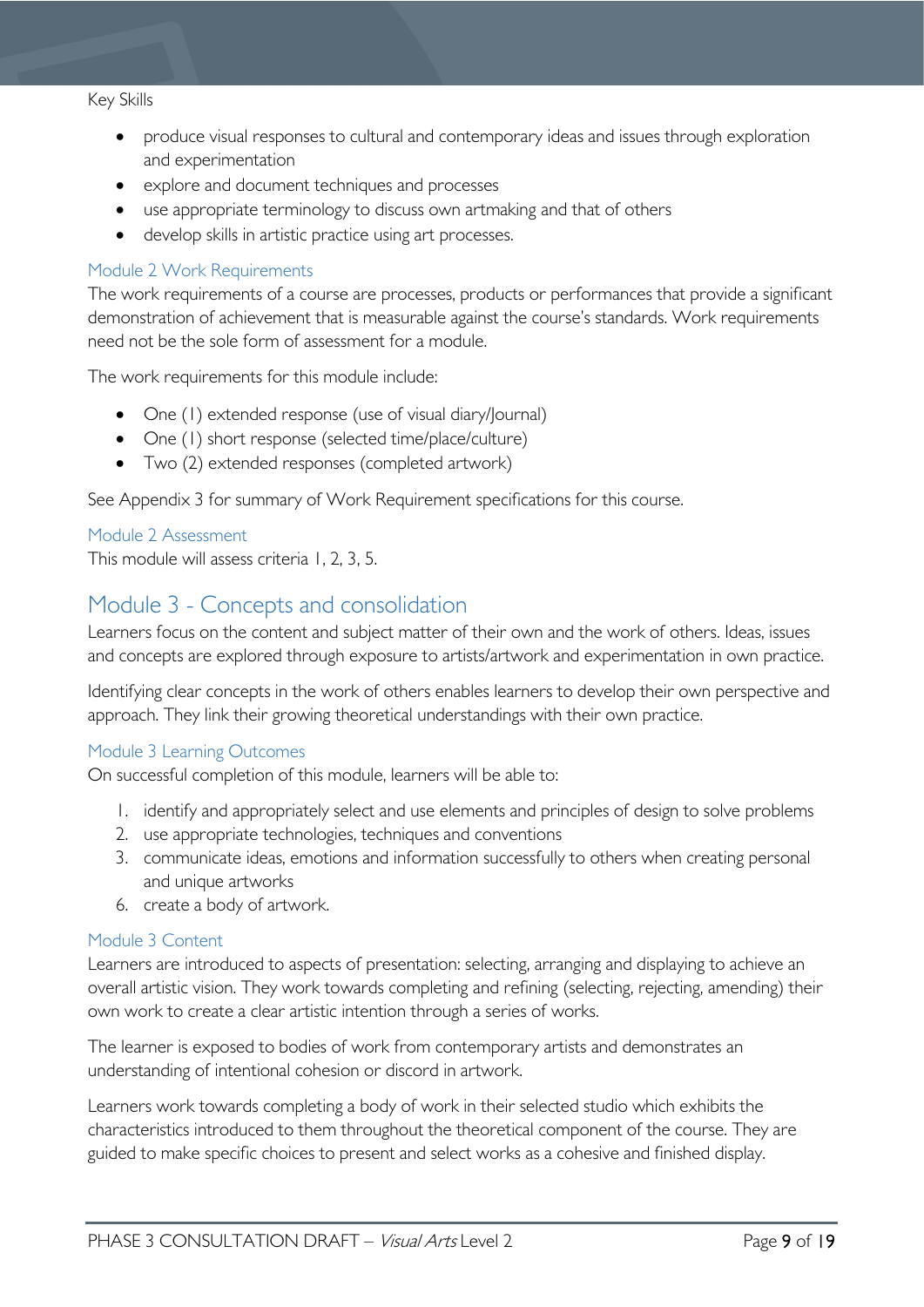#### Key Knowledge

- ways in which various artists have presented concepts or ideas
- methods and processes for completing, arranging, displaying and presenting artworks in specific forms
- how artists use cohesion or discord in artworks for a purpose
- visual language used to communicate ideas or issues to an audience
- appropriate terminology to discuss the characteristics and success or otherwise of own and other artworks
- requirements and processes for exhibiting artwork.

#### Key Skills

- develop skills in displaying and presenting artwork
- use techniques and processes to display work for an audience
- recognise decisions made by others in the presentation of artwork
- produce works that demonstrate some cohesion/clarity of intent completing finished products using specific processes and techniques relevant to own studio
- displaying and exhibiting artwork
- realisation of an idea or concept through artistic means.

#### <span id="page-9-0"></span>Module 3 Work Requirements

The work requirements of a course are processes, products or performances that provide a significant demonstration of achievement that is measurable against the course's standards. Work requirements need not be the sole form of assessment for a module.

The work requirements for this module include:

- One (1) extended response (use of visual diary/Journal)
- One (1) short response (realisation of idea)
- One (1) short response (process reflection)
- Six (6) extended responses (completed artwork from all 3 modules)

See Appendix 3 for summary of Work Requirement specifications for this course.

#### <span id="page-9-1"></span>Module 3 Assessment

This module will assess criteria 1, 2, 3, 6.

### <span id="page-9-2"></span>Assessment

Criterion-based assessment is a form of outcomes assessment that identifies the extent of learner achievement at an appropriate end-point of study. Although assessment – as part of the learning program – is continuous, much of it is formative, and is done to help learners identify what they need to do to attain the maximum benefit from their study of the course. Therefore, assessment for summative reporting to TASC will focus on what both teacher and learner understand to reflect endpoint achievement.

The standard of achievement each learner attains on each criterion is recorded as a rating 'A', 'B', or 'C', according to the outcomes specified in the standards section of the course.

A 't' notation must be used where a learner demonstrates any achievement against a criterion less than the standard specified for the 'C' rating.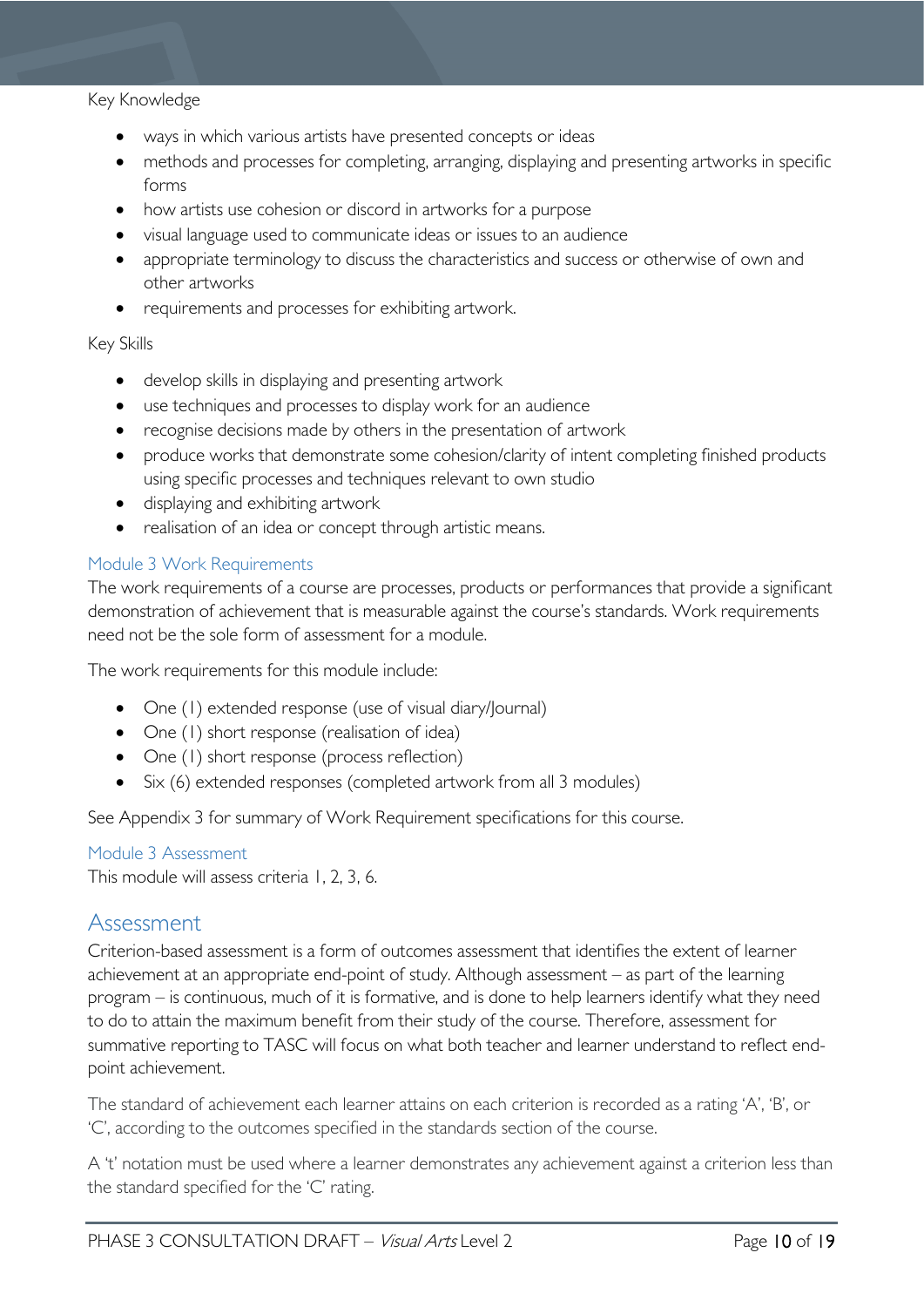A 'z' notation is to be used where a learner provides no evidence of achievement at all.

Internal assessment of all criteria will be made by the provider. Providers will report the learner's rating for each criterion to TASC.

#### <span id="page-10-0"></span>**Criteria**

|                      | Module I | Module 2 | Module 3 | Notes                                                                |
|----------------------|----------|----------|----------|----------------------------------------------------------------------|
| Criteria<br>Assessed | 1,2,3,4  | ,2,3,5   | ,2,3,6   | Three common in all modules<br>and one focus criterion per<br>module |

The assessment for Visual Arts Level 2 will be based on the degree to which the learner can:

- 1. use the elements and principles of design to solve problems
- 2. select and use technologies, techniques and conventions in artmaking
- 3. communicate ideas, emotions and information when creating artworks
- 4. assess art ideas and information
- 5. observe, reflect on and respond to cultural influences and art works
- 6. create a body of artwork

#### <span id="page-10-1"></span>**Standards**

Criterion 1: use the elements and principles of design to solve problems

| Rating C                       | Rating B                       | Rating A                       |
|--------------------------------|--------------------------------|--------------------------------|
| selects (from a given range) a | selects and rejects (from a    | selects and modifies (from a   |
| limited number of artistic     | given range) a number of       | given range) a number of       |
| principles to achieve desired  | artistic principles to achieve | artistic principles to achieve |
| outcomes or solve minor        | desired outcomes or solve      | desired outcomes or solve      |
| artistic problems              | minor artistic problems        | minor artistic problems        |
| reproduces (from a given       | selects and reproduces (from   | selects, reproduces and        |
| range) examples of artistic    | a given range) examples of     | adapts (from a given range) a  |
| principles in own work to      | artistic principles in own     | number of artistic principles  |
| create real and/or pictorial   | work to create real and/or     | in own work to create real     |
| space                          | pictorial space                | and/or pictorial space         |
| selects (from a given range)   | selects and applies (from a    | selects and applies (from a    |
| and applies a limited number   | given range) strategies to     | given range) strategies to     |
| of strategies to solve minor   | solve minor artistic problems. | anticipate and solve minor     |
| artistic problems.             |                                | artistic problems.             |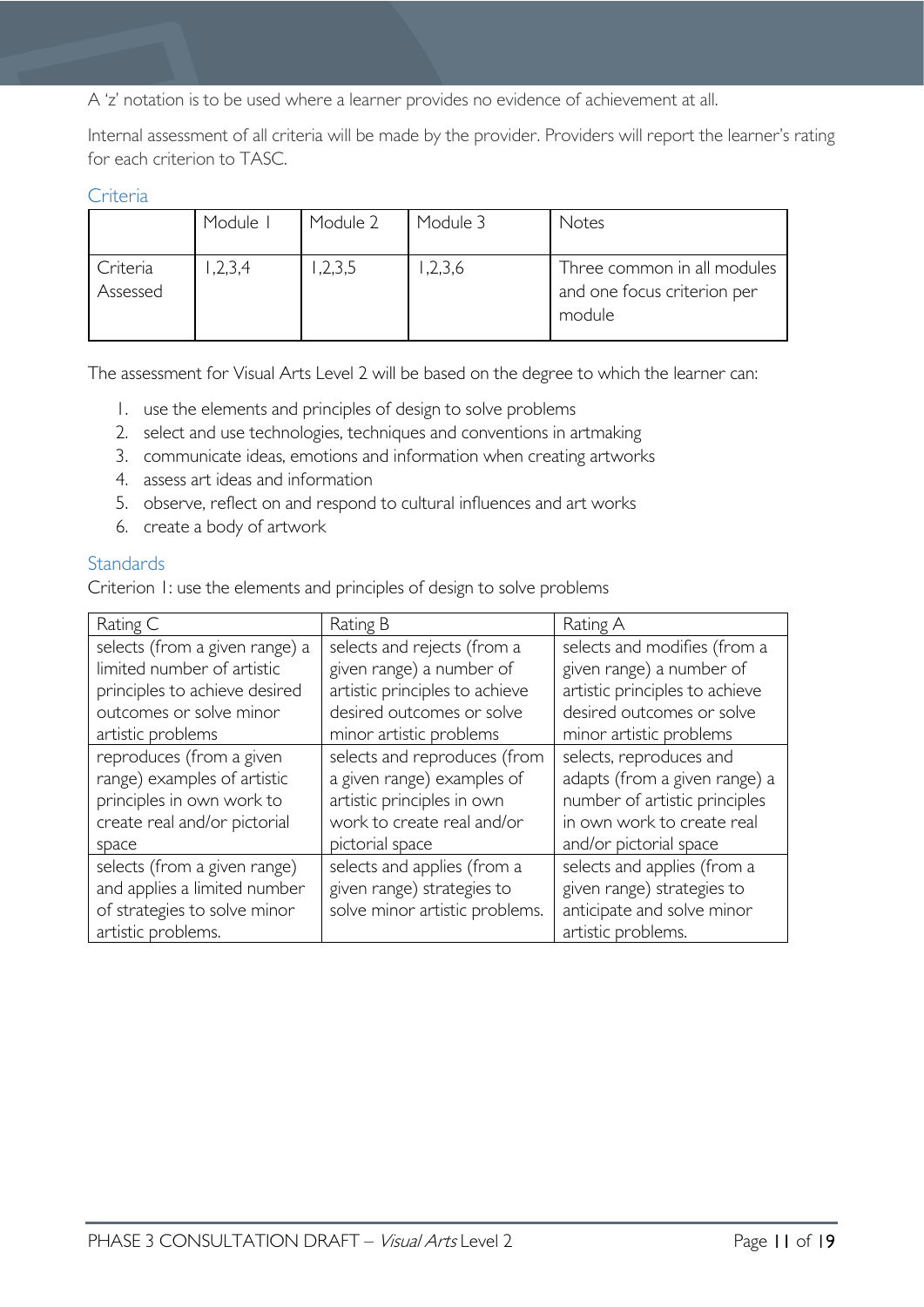|  |  |  | Criterion 2: select and use technologies, techniques and conventions in artmaking |  |
|--|--|--|-----------------------------------------------------------------------------------|--|
|  |  |  |                                                                                   |  |
|  |  |  |                                                                                   |  |
|  |  |  |                                                                                   |  |

| Rating C                       | Rating B                        | Rating A                        |
|--------------------------------|---------------------------------|---------------------------------|
| selects and uses a limited     | selects and uses a range of     | selects and successfully uses a |
| number of technologies and     | technologies and techniques     | range of technologies and       |
| techniques (from a given       | (from a given range) to         | techniques (from a given        |
| range) to develop ideas and    | develop ideas and designs       | range) to develop ideas and     |
| designs                        |                                 | designs                         |
| demonstrates basic artistic    | extends artistic techniques (in | refines artistic techniques (in |
| techniques (in limited aspects | some aspects identified for     | all aspects identified for      |
| identified for attention)      | attention) through the use of   | attention) through the use of   |
| through the use of selected    | selected technologies           | selected technologies           |
| technologies                   |                                 |                                 |
| selects (from a given range) a | selects and rejects (from a     | selects and modifies (from a    |
| limited number of artistic     | given range) a number of        | given range) a number of        |
| conventions to achieve         | artistic conventions to         | artistic conventions to         |
| desired outcomes               | achieve desired outcomes        | achieve desired outcomes        |

Criterion 3: communicate ideas, emotions and information when creating artworks

| Rating C                         | Rating B                         | Rating A                        |
|----------------------------------|----------------------------------|---------------------------------|
| selects and uses (from a given   | selects and uses (from a given   | selects and uses (from a given  |
| range) a limited number of       | range) a specified number of     | range) a number of methods      |
| styles to communicate ideas,     | methods and styles to            | and styles to communicate       |
| emotions and information         | communicate ideas, emotions      | ideas, emotions and             |
| when creating artworks           | and information creating         | information when creating       |
|                                  | artworks                         | artworks                        |
| uses artistic principles (from a | uses artistic principles (from a | conveys artistic intention      |
| given range) to convey simple    | given range) to convey artistic  | through a combination of        |
| artistic intentions              | intentions                       | appropriate artistic principles |
| states and explores an artistic  | states, explores and resolves    | states, explores and resolves   |
| intention.                       | an artistic intention.           | with clarity and cohesion, a    |
|                                  |                                  | stated artistic intention.      |

Criterion 4: assess art ideas and information

| Rating C                                                                                            | Rating B                                                                                             | Rating A                                                                                                            |
|-----------------------------------------------------------------------------------------------------|------------------------------------------------------------------------------------------------------|---------------------------------------------------------------------------------------------------------------------|
| identifies a limited number of<br>viewpoints that arise from art<br>ideas and issues                | identifies and discusses a<br>number of viewpoints that<br>arise from art ideas and<br><i>issues</i> | accurately identifies and<br>discusses in depth, a variety<br>of viewpoints that arise from<br>art ideas and issues |
| describes artistic styles,<br>genres and processes using a<br>limited number of visual art<br>terms | describes artistic styles,<br>genres and processes using a<br>range of visual art terms              | describes artistic styles,<br>genres and processes using a<br>range of appropriate visual<br>art terms              |
| cites art information to<br>support an opinion.                                                     | cites art information as<br>opposing or supporting an<br>opinion.                                    | cites and clarifies art<br>information as opposing or<br>supporting an opinion.                                     |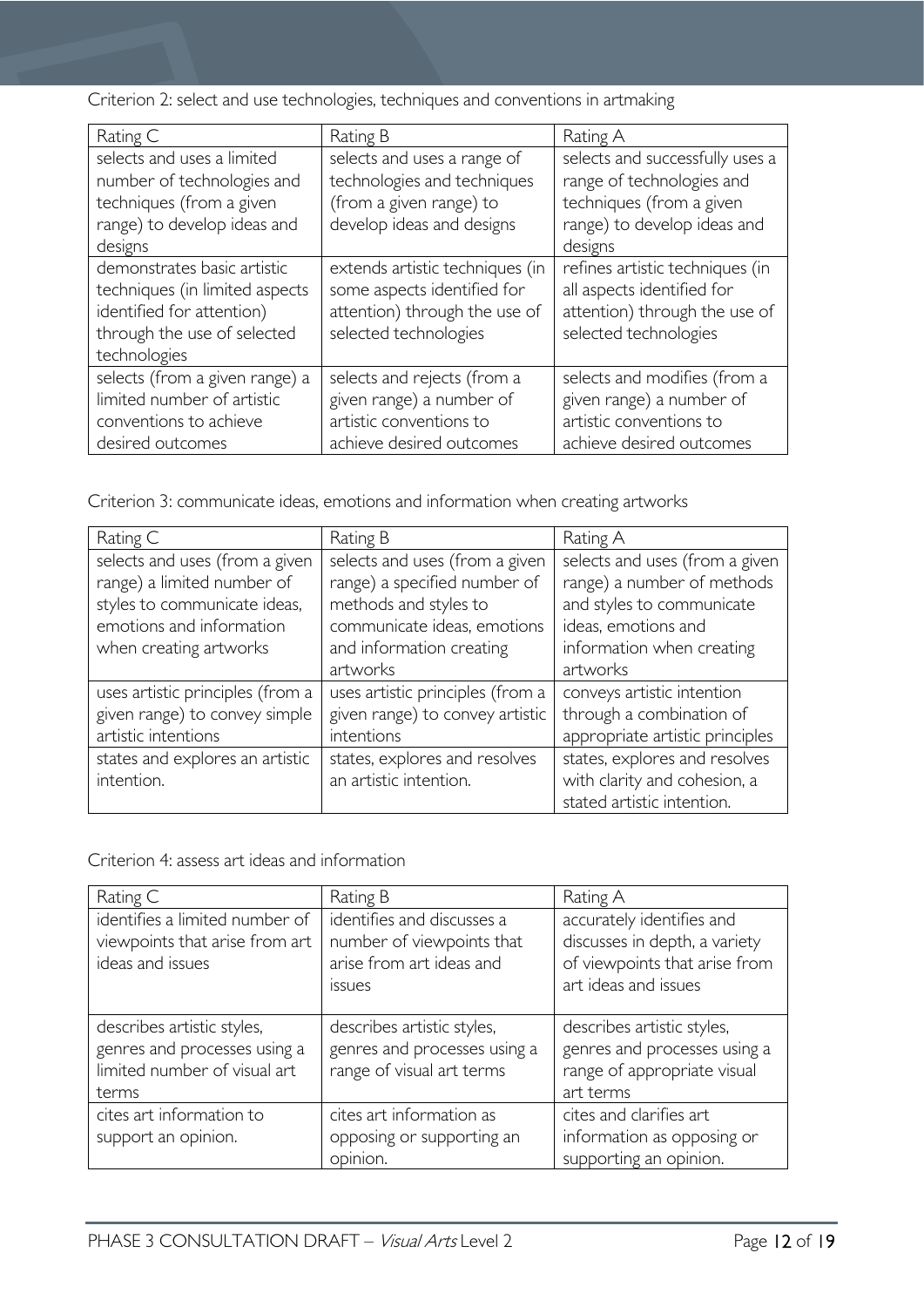Criterion 5: observe, reflect on and respond to cultural influences and art works

| Rating C                                                                                                           | Rating B                                                                                                 | Rating A                                                                                                       |
|--------------------------------------------------------------------------------------------------------------------|----------------------------------------------------------------------------------------------------------|----------------------------------------------------------------------------------------------------------------|
| observes and discusses (from<br>a given range) the artwork of<br>self and others                                   | observes and compares<br>(from a given range) the<br>artwork of self and others                          | observes, compares and<br>contrasts (from a given<br>range) the artwork of self<br>and others                  |
| accurately identifies and<br>explains the relationships<br>between art and culture<br>through reflective responses | identifies and describes the<br>relationships between art and<br>culture through reflective<br>responses | identifies the relationships<br>between art and culture<br>through a limited number of<br>reflective responses |
| produces artworks that<br>reveal an understanding of<br>art within a limited range of<br>cultural contexts.        | produces artworks that<br>reveal an understanding of<br>art within a range of cultural<br>contexts.      | produces artworks that<br>reveal an understanding of<br>art within a broad range of<br>cultural contexts.      |

Criterion 6: create a body of artwork

| Rating C                        | Rating B                        | Rating A                         |
|---------------------------------|---------------------------------|----------------------------------|
| identifies artistic intent and  | identifies and describes        | describes and justifies artistic |
| developmental processes         | artistic intent and             | intent and developmental         |
|                                 | developmental                   | processes                        |
| produces support material       | produces support material       | produces support material        |
| that reflects the development   | that reflects and describes     | that reflects, describes and     |
| of finished artworks            | the development of finished     | documents the development        |
|                                 | art works                       | of finished art works            |
| resolves, as finished pieces, a | resolves, as finished pieces, a | resolves, as finished pieces, a  |
| body of work in a selected      | body of work in a selected      | body of work in a selected       |
| art studio which reflects       | art studio which reflects       | art studio which reflects a      |
| some artistic intent.           | stated artistic intent.         | coherent, stated artistic        |
|                                 |                                 | intent.                          |
| performs tasks within           | performs tasks within           | manages tasks within             |
| proposed times using            | proposed times by using         | proposed times by selecting      |
| strategies, as directed.        | strategies to sequence work.    | and using strategies to          |
|                                 |                                 | sequence work.                   |

# <span id="page-12-0"></span>Quality Assurance

• This will be determined by TASC at time of accreditation.

# <span id="page-12-1"></span>Qualifications and Award Requirements

The final award will be determined by the Office of Tasmanian Assessment, Standards and Certification from 6 ratings.

The minimum requirements for an award in *Visual Arts* Level 2 are as follows:

EXCEPTIONAL ACHIEVEMENT (EA) 5 'A' ratings, 1 'B' rating

HIGH ACHIEVEMENT (HA) 3 'A' ratings, 2 'B' ratings, 1 'C' rating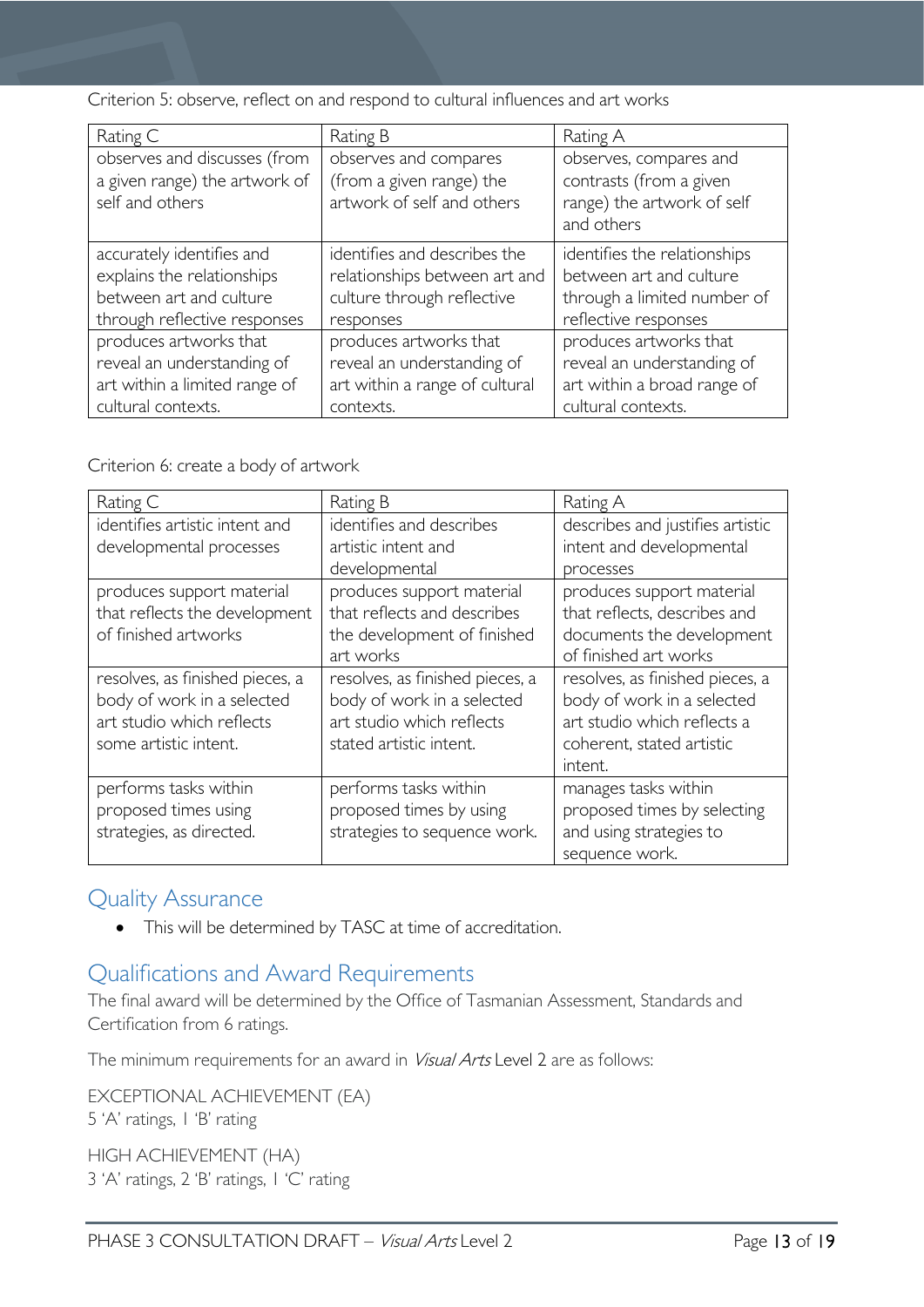COMMENDABLE ACHIEVEMENT (CA) 3 'B' ratings, 3 'C' ratings

SATISFACTORY ACHIEVEMENT (SA) 5 'C' ratings

PRELIMINARY ACHIEVEMENT (PA) 3 'C' ratings

A learner who otherwise achieves the ratings for an SA (Satisfactory Achievement) award but who fails to show any evidence of achievement in one or more criteria ('z' notation) will be issued with a PA (Preliminary Achievement) award.

# <span id="page-13-0"></span>Course Evaluation

• This will be confirmed by time of accreditation.

# <span id="page-13-1"></span>Course Developer

This course has been developed by the Department of Education's Years 9 to 12 Learning Unit in collaboration with Catholic Education Tasmania and Independent Schools Tasmania.

# <span id="page-13-2"></span>Accreditation and Version History

• Details to be determined by TASC at time of accreditation.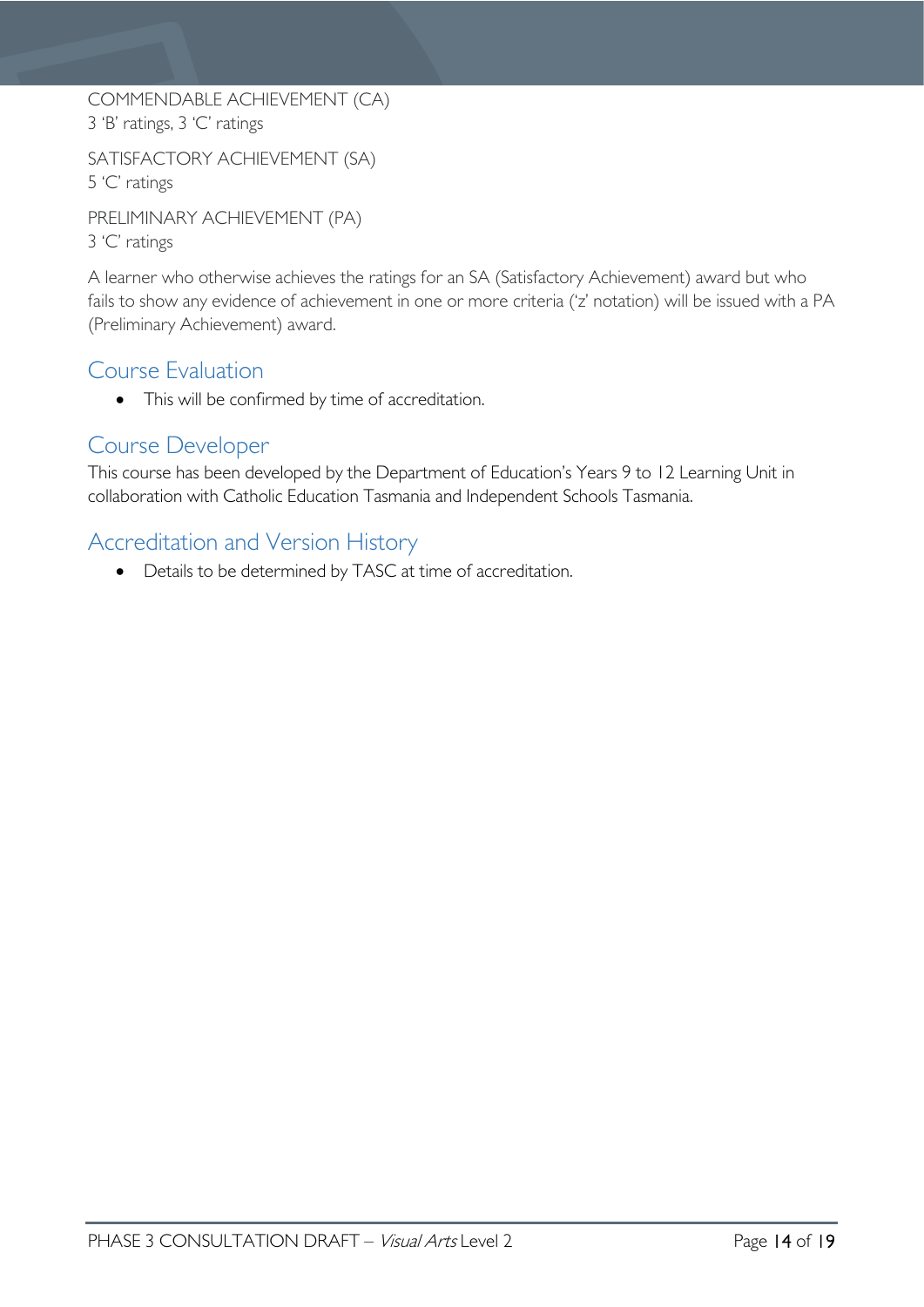# Appendix 1 - Line of Sight



<span id="page-14-0"></span>

| Learning Outcomes                                                          | Course Content | Work           | Criteria       | Standards | General           |
|----------------------------------------------------------------------------|----------------|----------------|----------------|-----------|-------------------|
|                                                                            |                | Requirements   |                |           | Capabilities (GC) |
| Identify and appropriately select and use elements and principles of<br>Ι. | Module 1, 2, 3 | Module 1, 2, 3 | $\mathsf{C}$   | E1, 2, 3  | GC:               |
| design to solve problems                                                   |                |                |                |           | C.                |
| Use appropriate technologies, techniques and conventions.                  | Module 1, 2, 3 | Module 1, 2, 3 | C <sub>2</sub> | E1, 2, 3  | GC:               |
|                                                                            |                |                |                |           | G:                |
| 3.<br>Communicate ideas, emotions and information successfully to          | Module 1, 2, 3 | Module 1, 2, 3 | C <sub>3</sub> | E1, 2, 3  | GC:               |
| others when creating personal and unique artworks.                         |                |                |                |           | G:                |
| Respond reflectively on traditional, modern and contemporary art<br>4.     | Module         | Module I       | C <sub>4</sub> | E1, 2, 3  | GC:               |
| forms and assess art ideas and information.                                |                |                |                |           | G:                |
| Observe, reflect on and respond to a range of cultural influences<br>5.    | Module 2       | Module 2       | C <sub>5</sub> | E1, 2, 3  | GC:               |
| and art works.                                                             |                |                |                |           | <u>ල</u> ද        |
| Create a body of artwork.<br>6.                                            | Module 3       | Module 3       | C <sub>6</sub> | E1, 2, 3  | GC:               |
|                                                                            |                |                |                |           |                   |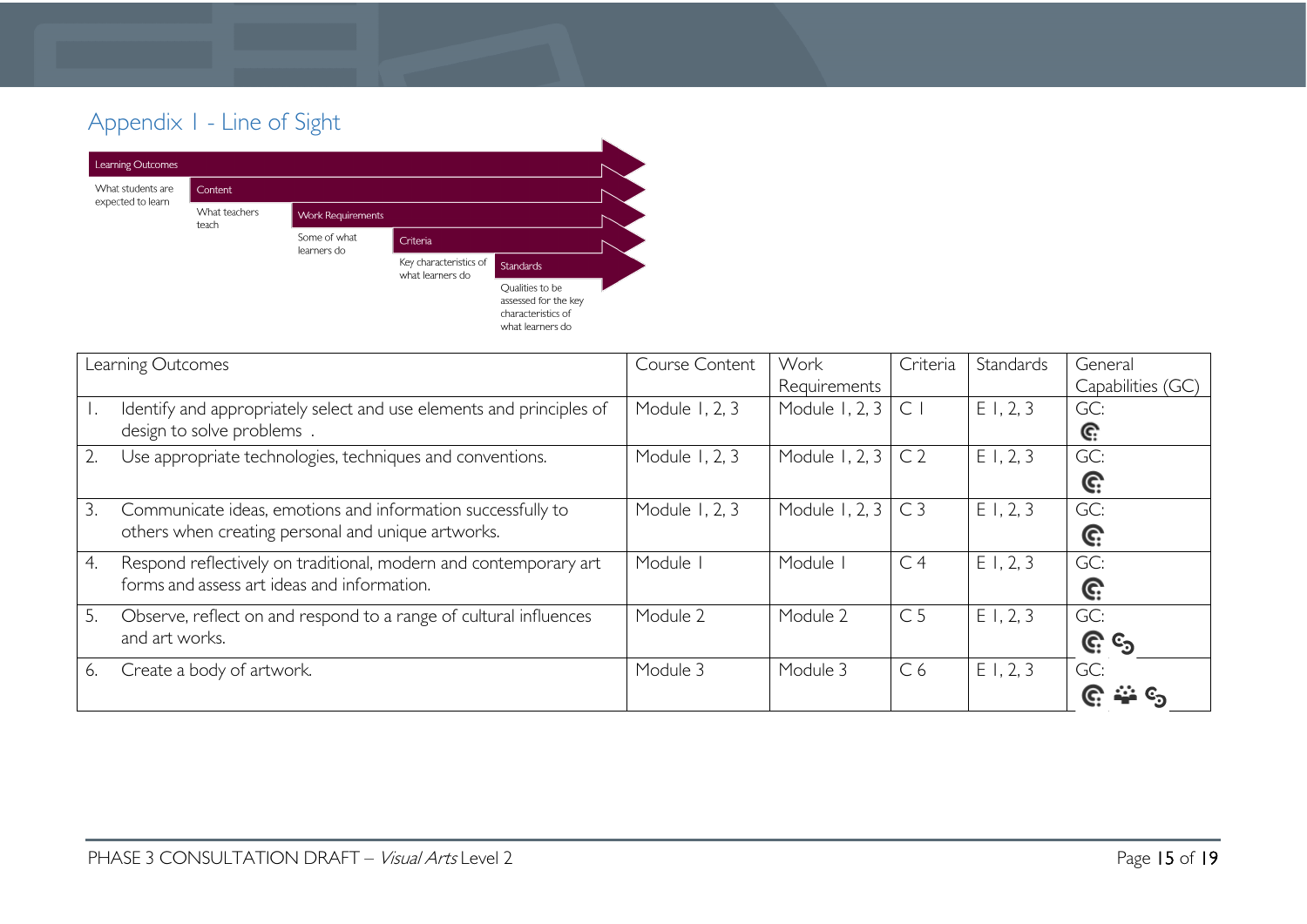# <span id="page-15-0"></span>Appendix 2 - Alignment to Curriculum Frameworks

There are no statements of national standards or frameworks relevant to this course.

# <span id="page-15-1"></span>Appendix 3 - Work Requirements

<span id="page-15-2"></span>Module 1 Work Requirements Specifications

Focus Area: Discipline-based Study

Title of Work Requirement One (1) x visual diary/ Journal

Mode /Format: Extended response

### Learning Outcomes: 1, 2, 3

Description: A visual diary is a collection of visual references reflecting idea generation, relevant artist research and annotations documenting the developmental process throughout the year of study. Personal reflection process documentation and artistic influences planning sketches and inspirations. Reference materials random and specific postcards images from magazines found objects things from nature experiments with materials responses to exhibitions and gallery visits.

Size: 18 hours on task

### Relevant Criterion/criteria:

- Criterion 1: (all standard elements)
- Criterion 2: (all standard elements)
- Criterion 3: (all standard elements)

Focus Area: Discipline-based Study

Title of Work Requirement: selected artist

Mode /Format: 1 X Short response

### Learning Outcomes: 4

Description: Response\* to how a selected artist creates meaning through artwork

Size: 6 hours on task

### Relevant Criterion/criteria:

• Criterion 4: (all standard elements)

\*Responses throughout course must include at least one (2) written responses (300-700) words. Other responses may include oral report, power point, annotated works, video, exhibition, interview or equivalent.

Focus Area: Discipline-based Study Title of Work Requirement One  $(1)$  x artwork Mode /Format: I X Extended response Learning Outcomes: 1, 2 and 3 Description: Completed artwork Size: 6 hours on task

### Relevant Criterion/criteria:

- Criterion 1: (all standard elements)
- Criterion 2: (all standard elements)
- Criterion 3: (all standard elements)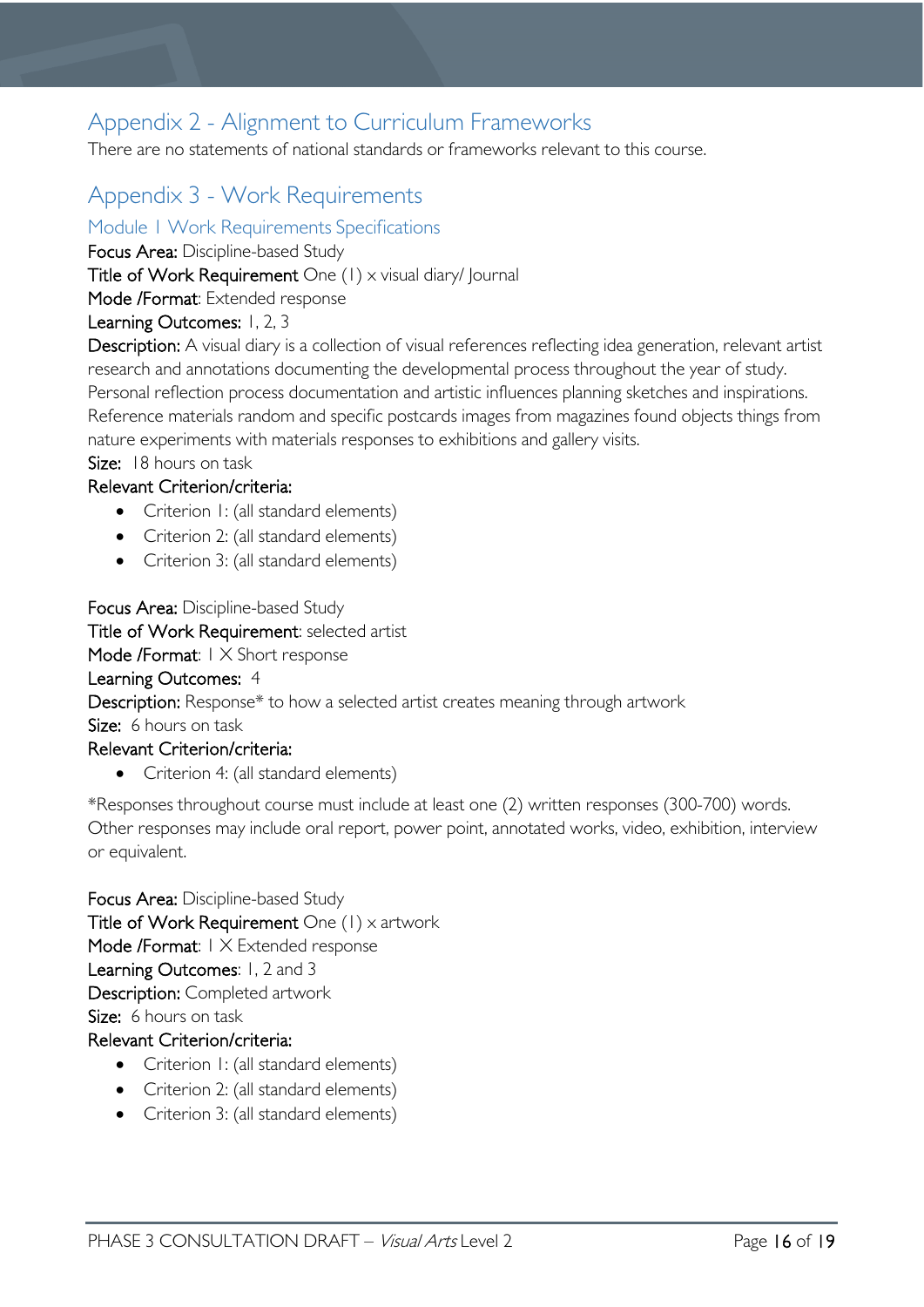### <span id="page-16-0"></span>Module 2 Work Requirements Specifications

Focus Area: Discipline-based Study

Title of Work Requirement One (1) x visual diary/ Journal

Mode /Format: 2 X extended response

### Learning Outcomes: 1, 2 and 3

Description: A visual diary is a collection of visual references reflecting idea generation, relevant artist research and annotations documenting the developmental process throughout the year of study. Personal reflection process documentation and artistic influences planning sketches and inspirations. Reference materials random and specific postcards images from magazines found objects things from nature experiments with materials responses to exhibitions and gallery visits.

Size: 12 hours on task

### Relevant Criterion/criteria:

- Criterion I: (all standard elements)
- Criterion 2: (all standard elements)
- Criterion 3: (all standard elements)

Focus Area: Discipline-based Study

Title of Work Requirement: time/place/culture

Mode /Format: 1 X Short response

### Learning Outcomes: 5

Description: Response\* to how a selected time/place/culture affected or influenced artmaking Size: 6 hours on task

### Relevant Criterion/criteria:

• Criterion 5: (all standard elements)

\* Responses throughout course must include at least one (2) written responses (300-700) words. Other responses may include oral report, power point, annotated works, video, exhibition, interview or equivalent.

Focus Area: Discipline-based Study Title of Work Requirement  $Two (2) \times$  Artwork Mode /Format: 2 X Extended response Learning Outcomes: 1, 2 and 3 Description: Competed artwork Size: 12 hours on task Relevant Criterion/criteria:

- Criterion I: (all standard elements)
- Criterion 2: (all standard elements)
- Criterion 3: (all standard elements)

### <span id="page-16-1"></span>Module 3 Work Requirements Specifications

Focus Area: Discipline-based Study Title of Work Requirement One (1) x visual diary/ Journal Mode /Format: 1 X extended response Learning Outcomes: 1, 2 and 3

Description: A visual diary is a collection of visual references reflecting idea generation, relevant artist research and annotations documenting the developmental process throughout the year of study. Personal reflection process documentation and artistic influences planning sketches and inspirations.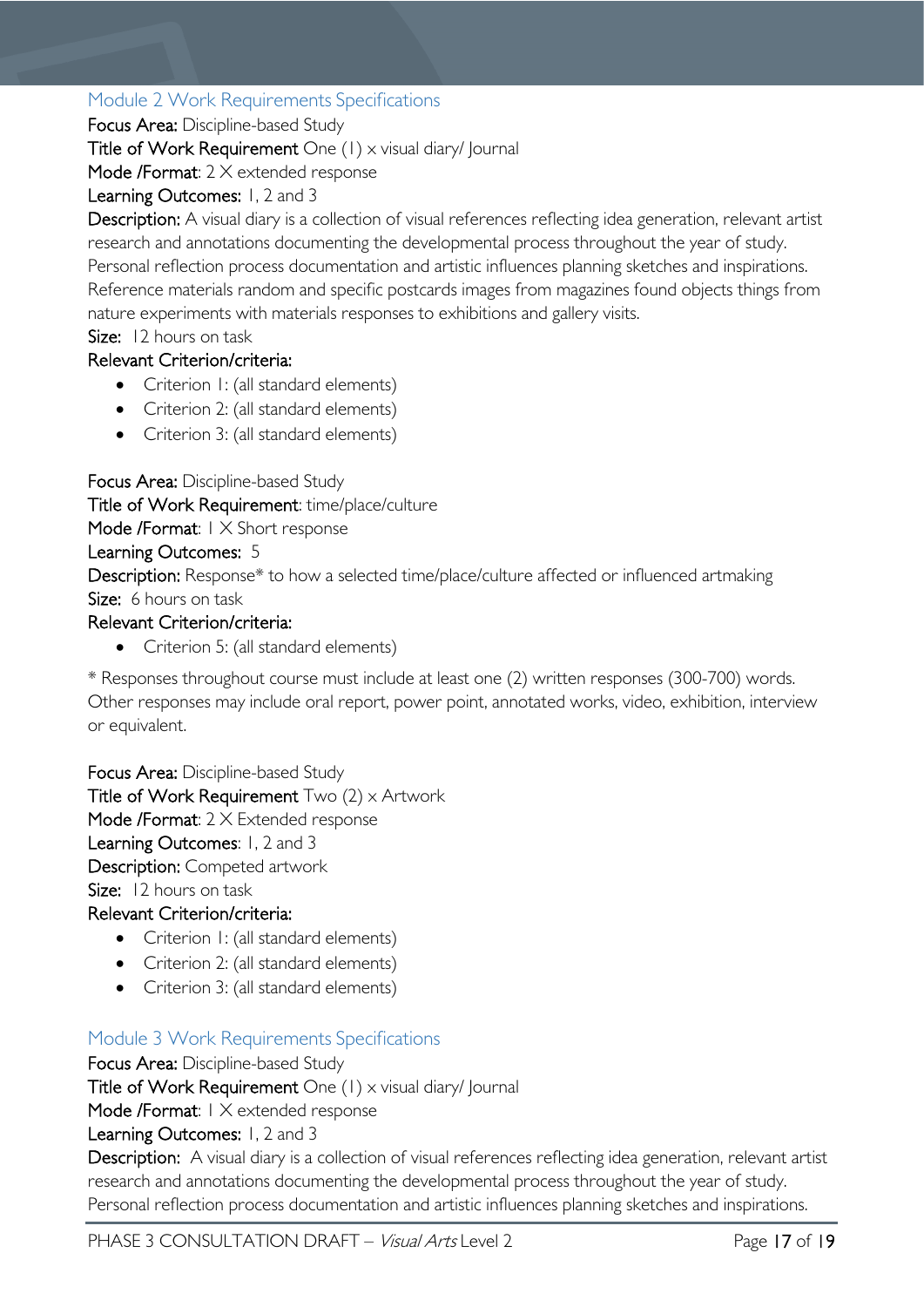Reference materials random and specific postcards images from magazines found objects things from nature experiments with materials responses to exhibitions and gallery visits.

Size: 6 hours on task

### Relevant Criterion/criteria:

- Criterion I: (all standard elements)
- Criterion 2: (all standard elements)
- Criterion 3: (all standard elements)

Focus Area: Discipline-based Study Title of Work Requirement: Realisation of Idea Mode /Format: 1 X Short response Learning Outcomes: 6 Description: Response\* to the realisation of an idea or concept and the characteristics of cohesion in a

selected body of work

Size: 6 hours on task Relevant Criterion/criteria:

- 
- Criterion 6: (Elements 1 and 2)

\* Responses throughout course must include at least one (2) written responses (300-700) words. Other responses may include oral report, power point, annotated works, video, exhibition, interview or equivalent.

Focus Area: Discipline-based Study

Title of Work Requirement: Reflection on Process

Mode /Format: 1 X Short response

### Learning Outcomes: 6

Description: Response\* on the process of creation and completion of own body of work Size: 6 hours on task

### Relevant Criterion/criteria:

• Criterion 6: (Elements 1 and 2)

\* Responses throughout course must include at least one (2) written responses (300-700) words. Other responses may include oral report, power point, annotated works, video, exhibition, interview or equivalent.

Focus Area: Discipline-based Study Title of Work Requirement Six  $(6)$  x Artwork (three of which from previous modules) Mode /Format: 6 X Extended response Learning Outcomes: 6 Description: Competed artwork Size: 18 hours on task Relevant Criterion/criteria:

- Criterion 3: (all standard elements)
- Criterion 6: (all standard elements)